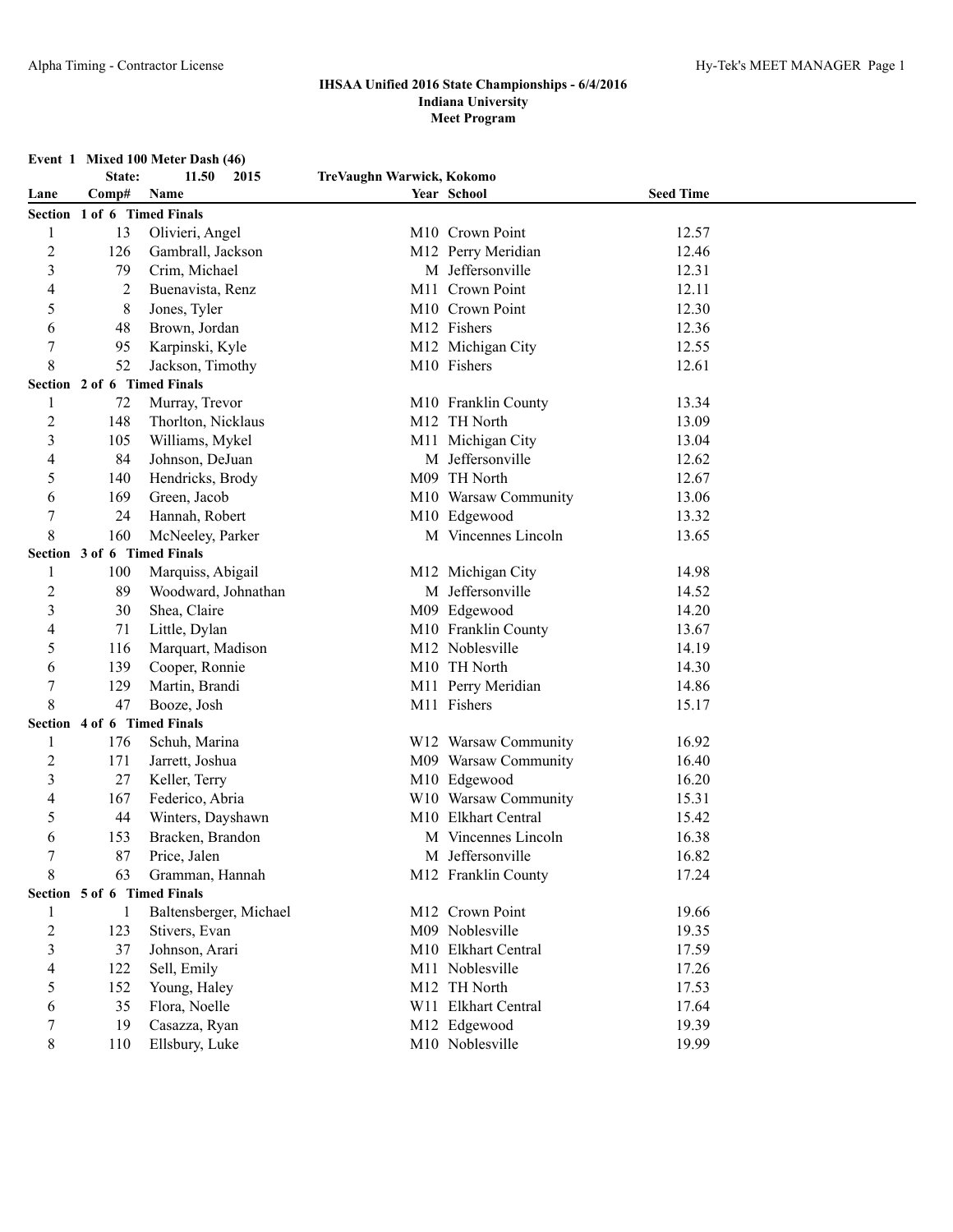## **Section 6 of 6 Timed Finals...(Event 1 Mixed 100 Meter Dash (46))**

|   |     | 135 Tajonar, Abel  | M09 Perry Meridian              | 28.99 |
|---|-----|--------------------|---------------------------------|-------|
| 3 | 53  | Mandel, Zachary    | M <sub>12</sub> Fishers         | 23.87 |
| 4 |     | 163 Scott, Rebecca | W Vincennes Lincoln             | 20.01 |
|   | 67  | Klei, Allyson      | M <sub>10</sub> Franklin County | 20.13 |
| 6 | 128 | Hendrix, Hannah    | M09 Perry Meridian              | 26.08 |
| 7 | 94  | Heath. Elizabeth   | M12 Michigan City               | 33.51 |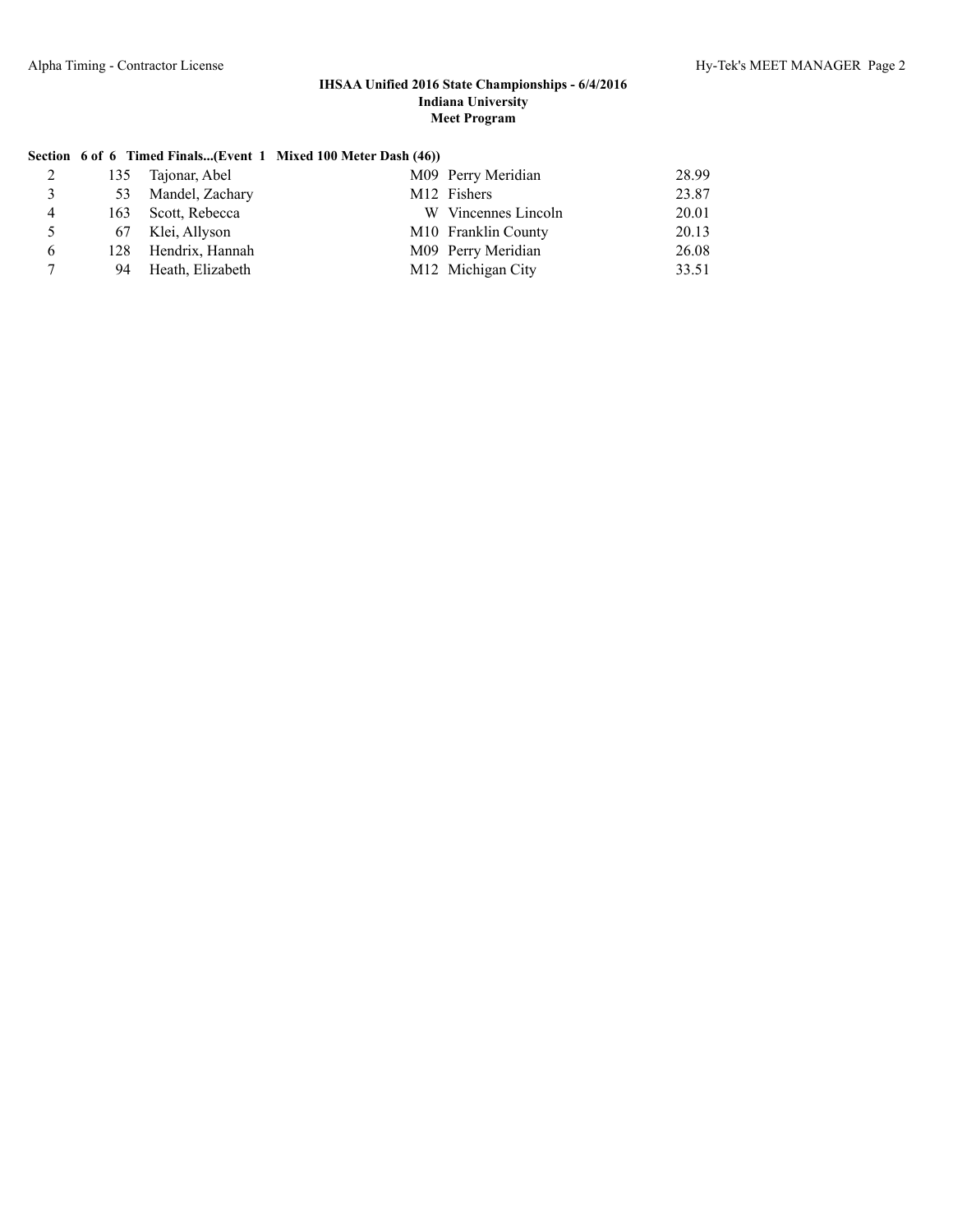| Event 2 Mixed 400 Meter Dash (48) |        |                             |                                 |                      |                  |  |
|-----------------------------------|--------|-----------------------------|---------------------------------|----------------------|------------------|--|
|                                   | State: | 53.25<br>2015               | <b>Josh Gentry, Noblesville</b> |                      |                  |  |
| Lane                              | Comp#  | Name                        |                                 | Year School          | <b>Seed Time</b> |  |
|                                   |        | Section 1 of 6 Timed Finals |                                 |                      |                  |  |
| $\mathbf{1}$                      | 83     | Ingram, Seffevell           |                                 | M Jeffersonville     | 1:00.08          |  |
| $\overline{c}$                    | 80     | Day, Zach                   |                                 | M Jeffersonville     | 59.75            |  |
| $\mathfrak{Z}$                    | 17     | Smith, Adam                 |                                 | M12 Crown Point      | 58.08            |  |
| 4                                 | 125    | Annee, Timothy              |                                 | M11 Perry Meridian   | 57.19            |  |
| 5                                 | 26     | Heckman, Austin             |                                 | M09 Edgewood         | 57.56            |  |
| 6                                 | 146    | Sutterer, Jonathan          |                                 | M12 TH North         | 58.30            |  |
| 7                                 | 115    | Johnston, Luke              |                                 | M10 Noblesville      | 1:00.06          |  |
| 8                                 | 151    | Whitaker, Harrison          |                                 | M12 TH North         | 1:01.16          |  |
|                                   |        | Section 2 of 6 Timed Finals |                                 |                      |                  |  |
| 1                                 | 156    | Combs, Evan                 |                                 | M Vincennes Lincoln  | 1:08.66          |  |
| $\overline{c}$                    | 118    | Moore, Daniel               |                                 | M09 Noblesville      | 1:05.07          |  |
| 3                                 | 38     | Johnson, Langston           |                                 | M12 Elkhart Central  | 1:04.07          |  |
| 4                                 | 71     | Little, Dylan               |                                 | M10 Franklin County  | 1:01.64          |  |
| 5                                 | 58     | Smith, Jr, Gerald           |                                 | M12 Fishers          | 1:01.78          |  |
| 6                                 | 28     | Love, Garrett               |                                 | M Edgewood           | 1:04.21          |  |
| 7                                 | 158    | Lange, Luke                 |                                 | M Vincennes Lincoln  | 1:05.39          |  |
| 8                                 | 157    | Davis, Brendon              |                                 | M Vincennes Lincoln  | 1:08.68          |  |
|                                   |        | Section 3 of 6 Timed Finals |                                 |                      |                  |  |
| 1                                 | 154    | Burden, Doug                |                                 | M Vincennes Lincoln  | 1:14.53          |  |
| $\overline{c}$                    | 74     | Orschell, Jenna             |                                 | M Franklin County    | 1:13.58          |  |
| 3                                 | 97     | Lewis, Joshuwa              |                                 | M09 Michigan City    | 1:10.74          |  |
| 4                                 | 103    | Serrano, Rodrigo            |                                 | M12 Michigan City    | 1:09.89          |  |
| 5                                 | 92     | Conklin, Conner             |                                 | M10 Michigan City    | 1:10.45          |  |
| 6                                 | 5      | Grimes, Alexis              |                                 | M11 Crown Point      | 1:12.50          |  |
| 7                                 | 31     | Shockney, Melea             |                                 | M10 Edgewood         | 1:14.46          |  |
| 8                                 | 55     | Pulos, Emily                |                                 | M10 Fishers          | 1:14.99          |  |
|                                   |        | Section 4 of 6 Timed Finals |                                 |                      |                  |  |
| 1                                 | 175    | Phipps, Meredith            |                                 | W10 Warsaw Community | 1:18.64          |  |
| $\overline{c}$                    | 64     | Higginbotham, Cheyenne      |                                 | M11 Franklin County  | 1:18.48          |  |
| 3                                 | 85     | Judd, Dustin                |                                 | M Jeffersonville     | 1:17.81          |  |
| 4                                 | 108    | Burton, Jake                |                                 | M10 Noblesville      | 1:15.05          |  |
| 5                                 | 15     | Redmon, Christian           |                                 | M10 Crown Point      | 1:15.62          |  |
| 6                                 | 166    | Boyer, Thomas               |                                 | M10 Warsaw Community | 1:17.98          |  |
| $\tau$                            | 133    | Shellenberger, Erika        |                                 | M11 Perry Meridian   | 1:18.56          |  |
| 8                                 | 44     | Winters, Dayshawn           |                                 | M10 Elkhart Central  | 1:19.33          |  |
|                                   |        | Section 5 of 6 Timed Finals |                                 |                      |                  |  |
| 1                                 | 138    | Cooper, Bryanna             |                                 | M10 TH North         | 1:28.74          |  |
| $\overline{c}$                    | 172    | McCartney, Jeremy           |                                 | M12 Warsaw Community | 1:26.82          |  |
| 3                                 | 42     | Roberson, Tylar             |                                 | M11 Elkhart Central  | 1:22.75          |  |
| 4                                 | 59     | Taulman, Nick               |                                 | M09 Fishers          | 1:19.41          |  |
| 5                                 | 150    | Wheatley, Wyatt             |                                 | M12 TH North         | 1:19.72          |  |
| 6                                 | 50     | Brungard, Hannah            |                                 | M12 Fishers          | 1:24.00          |  |
| 7                                 | 99     | Mack, William               |                                 | M10 Michigan City    | 1:28.73          |  |
| 8                                 | 88     | Robinson, Hannah            |                                 | W Jeffersonville     | 1:33.06          |  |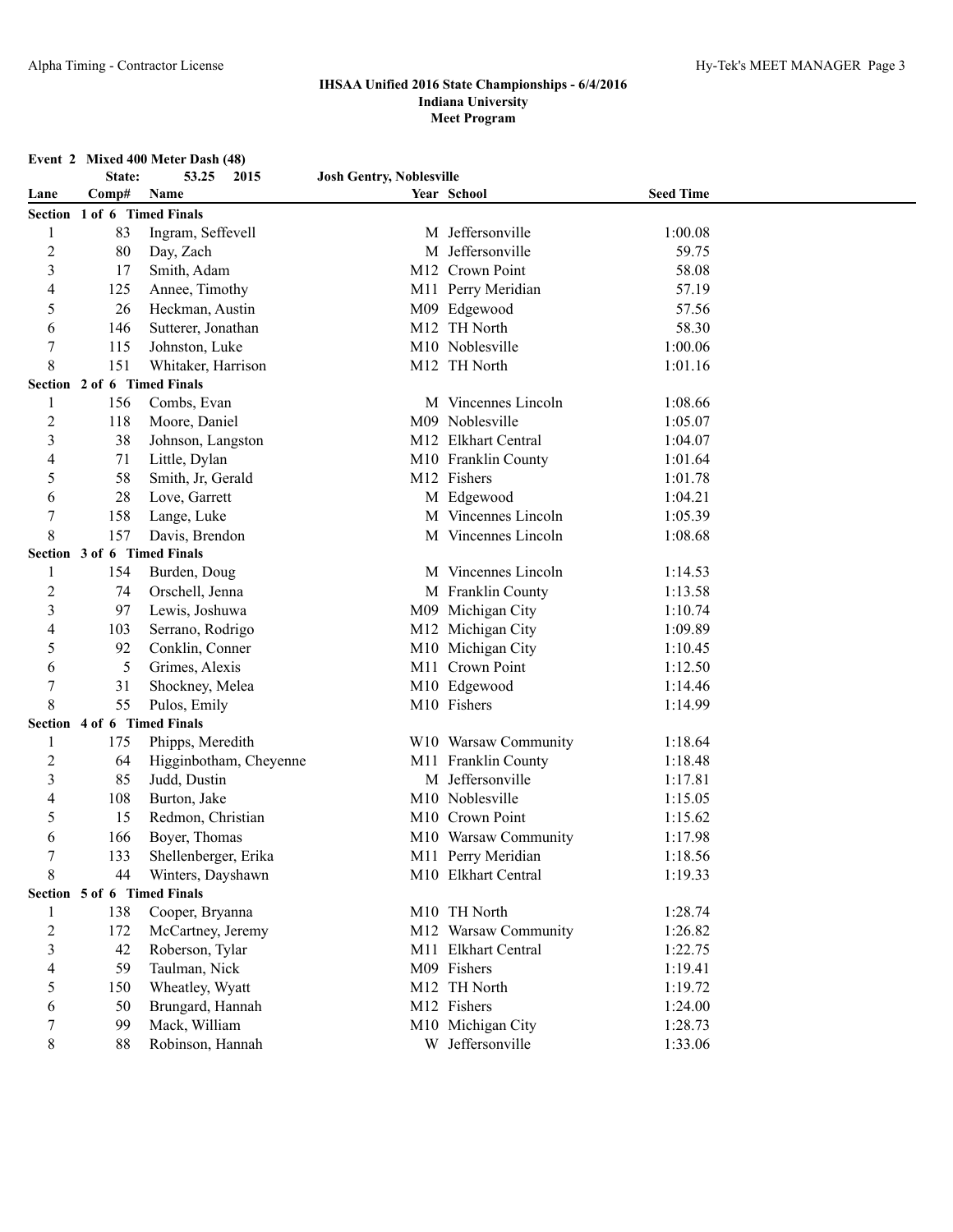## **Section 6 of 6 Timed Finals...(Event 2 Mixed 400 Meter Dash (48))**

|                | 131 | Ray, Emily       | M10 Perry Meridian          | 2:07.26 |
|----------------|-----|------------------|-----------------------------|---------|
| 2              | 25  | Headdy, Jake     | M12 Edgewood                | 1:55.80 |
| 3              | 174 | Paul, Chandler   | M11 Warsaw Community        | 1:38.42 |
| $\overline{4}$ | 39  | Kinnison, Aramis | M12 Elkhart Central         | 1:35.38 |
| 5              | 106 | Bonar, Victoria  | M <sub>10</sub> Noblesville | 1:35.76 |
| 6              | 69  | Kocher, Devan    | M12 Franklin County         | 1:49.87 |
| $\tau$         | 11  | Moormann, Xaviar | M12 Crown Point             | 2:03.99 |
| 8              | 128 | Hendrix, Hannah  | M09 Perry Meridian          | 2:33.12 |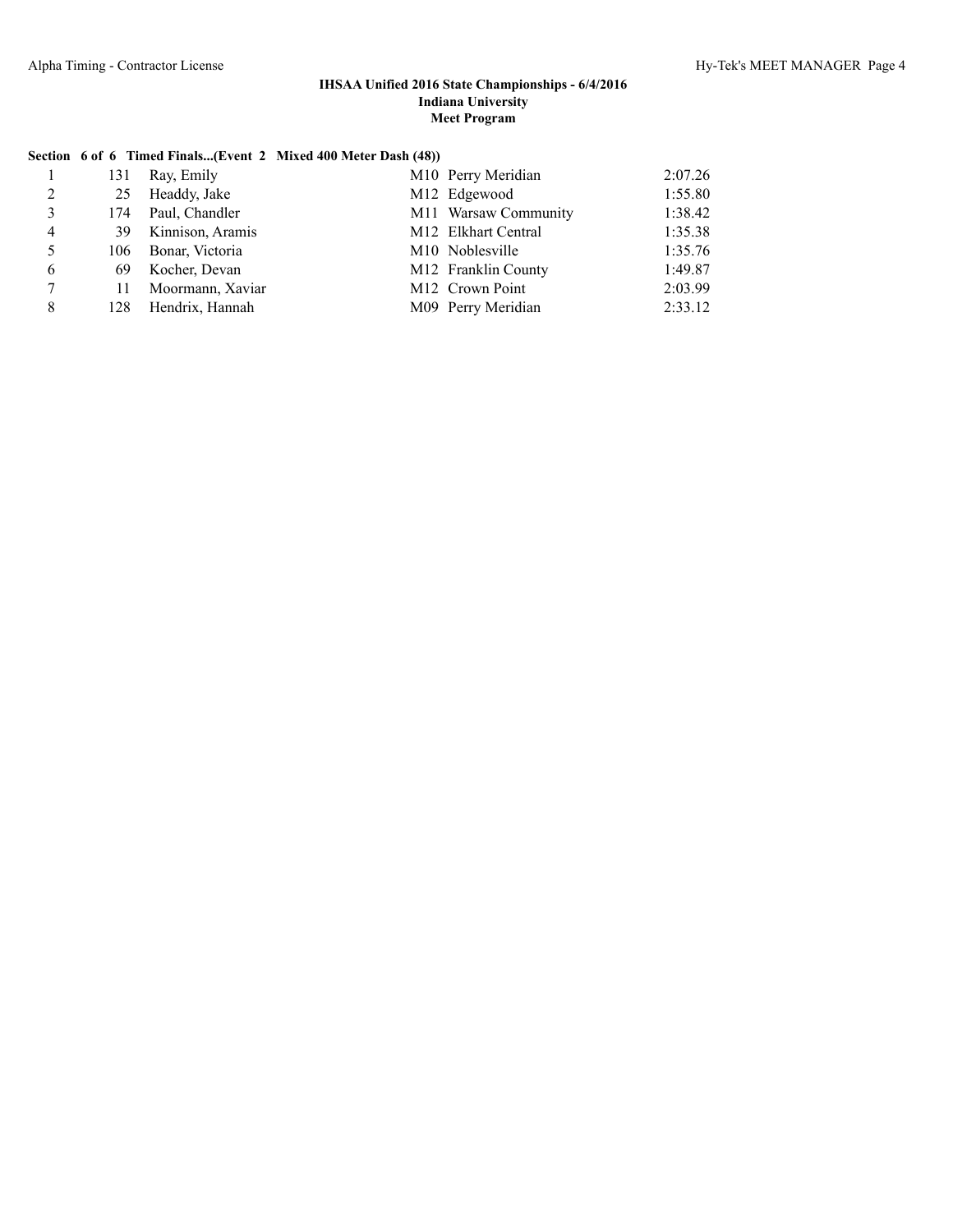**Event 3 Mixed 4x100 Meter Relay (12)**

#### **IHSAA Unified 2016 State Championships - 6/4/2016 Indiana University Meet Program**

**State: 53.51 2014 Bremen, Bremen Z Durlin, J Kaufman, E Knepper, P Lopez Lane Comp# Team Relay Seed Time Section 1 of 2 Timed Finals** 1 Jeffersonville A 54.62 1) 77 Burkholder, Donovan 2) 79 Crim, Michael 3) 85 Judd, Dustin 4) 89 Woodward, Johnathan 2 Perry Meridian A 54.02 1) 124 Ahnafield, Madison 12 2) 125 Annee, Timothy 11 3) 126 Gambrall, Jackson 12 4) 127 Harris, Raylin 12 5) 129 Martin, Brandi 11 6) 130 Millbrook, Donte 12 3 Michigan City A 50.61 1) 103 Serrano, Rodrigo 12 2) 95 Karpinski, Kyle 12 3) 97 Lewis, Joshuwa 09 4) 105 Williams, Mykel 11 5) 102 Rose, Isaiah 12 6) 93 Halfacre, Karmen 11 7) 101 Marquiss, Mallory 10 4 Crown Point A 50.76 1) 2 Buenavista, Renz 11 2) 9 Loney, Brandon 11 3) 10 McWhorter, Christian 10 4) 17 Smith, Adam 12 5) 3 Chambers, Michael 12 6) 6 Hanlon, Nate 12 7) 15 Redmon, Christian 10 8) 8 Jones, Tyler 10 5 **Fishers A** 54.60 1) 57 Smith, Jack 09 2) 58 Smith, Jr, Gerald 12 3) 48 Brown, Jordan 12 4) 56 Schuh, Kristin 12 5) 45 Bishop, Anthony 09 6) 49 Brown, Robin 10 6 1) 112 Heinzeman, Eric 12 2) 118 Moore, Daniel 09 4 3 120 Owens, Drew 11 56.44 56.44 56.44 1) 112 Heinzeman, Eric 12 5) 117 Minick, Keaton 11 6) 109 Derksen, Maggie 11 7) 113 Hornsby, Skylar 10 **Section 2 of 2 Timed Finals** 1 Franklin County **A** 1:10.61 1) 63 Gramman, Hannah 12 2) 66 Kiracofe, Kennedy 09 3) 68 Klei, Lauren 10 4) 73 Orschell, Jake 11 5) 75 Webb, Kesley 12 2 Warsaw Community A 59.29 1) 170 Hoskins, Cole 11 2) 172 McCartney, Jeremy 12 3) 178 Wallen, Mark 11 4) 169 Green, Jacob 10 3 Terre Haute North Vigo A 58.15 1) 145 Staub, Micah 11 2) 141 Lawson, Christopher 10 3) 147 Theisz, Austin 12 4) 146 Sutterer, Jonathan 12 5) 149 Vearo, Britany 09 6) 143 Peters, Dakota 09 7) 142 Parks, Teviel 11 8) 140 Hendricks, Brody 09 4 Vincennes Lincoln A 58.16 1) 154 Burden, Doug 2) 156 Combs, Evan 3) 157 Davis, Brendon 4) 158 Lange, Luke 5) 159 McCrary, Colten 6) 161 Musgrove, Brody 7) 163 Scott, Rebecca 8) 164 Scott, Tony 5 Edgewood A 1:00.38 1) 27 Keller, Terry 10 2) 21 Farley, Jay 12 3) 22 Fletcher, Drew 09 4) 23 Glidden, Eric 10 5) 19 Casazza, Ryan 12 6) 30 Shea, Claire 09 6 Elkhart Central A 1:12.57 1) 37 Johnson, Arari 10 2) 40 Newell, Joan 12 3) 42 Roberson, Tylar 11 4) 43 Snider, Andrew 11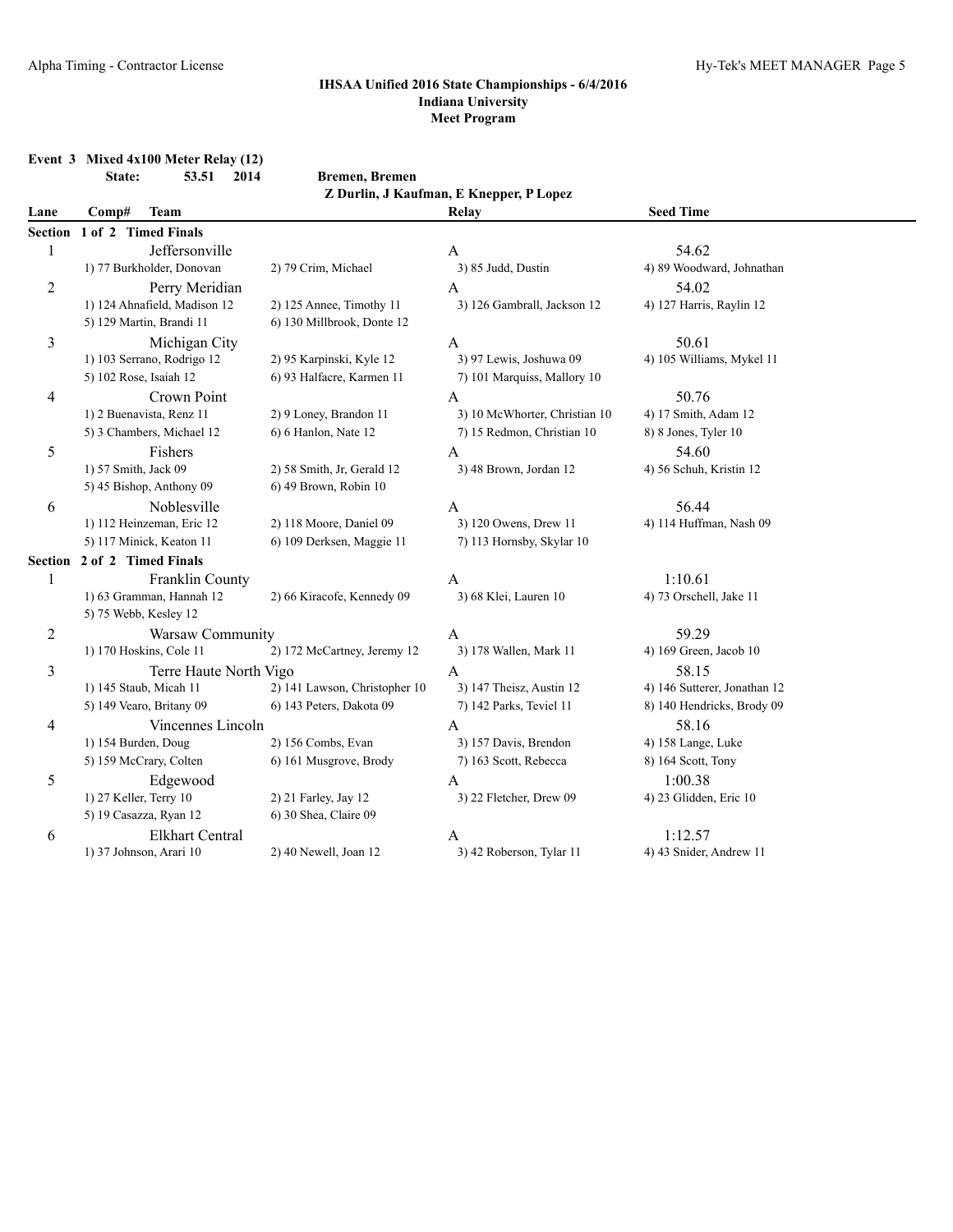**Event 4 Mixed Long Jump (48)**

#### **IHSAA Unified 2016 State Championships - 6/4/2016 Indiana University Meet Program**

**State: 19-00.25 2015 Jeron Gray, Kokomo Pos Comp# Name Year School Seed Mark Flight 1 of 7 Finals** 1 111 Foster, Alex M11 Noblesville 20-05.00 2 14 Pytel, Jared M10 Crown Point 20-04.00 3 52 Jackson, Timothy M10 Fishers 17-06.50 4 72 Murray, Trevor M10 Franklin County 17-03.00 5 84 Johnson, DeJuan M Jeffersonville 16-06.50 6 22 Fletcher, Drew M09 Edgewood 15-09.00 7 24 Hannah, Robert M10 Edgewood 15-00.00 **Flight 2 of 7 Finals** 1 82 Hecker, Kameron M Jeffersonville 14-08.50 2 147 Theisz, Austin M12 TH North 14-06.50 3 160 McNeeley, Parker M Vincennes Lincoln 13-11.50 4 4 1 Oakley, Benjamin M12 Elkhart Central 13-10.75 5 102 Rose, Isaiah M12 Michigan City 13-09.50 6 144 Rogers, Jonathon M09 TH North 13-07.00 7 162 Robb, Brayden M Vincennes Lincoln 13-05.50 **Flight 3 of 7 Finals** 1 4 Cooper, Melissa M10 Crown Point 13-05.50 2 99 Mack, William M10 Michigan City 12-10.50 3 28 Love, Garrett M Edgewood 12-09.00 4 137 White, Emoni M12 Perry Meridian 12-08.00 5 113 Hornsby, Skylar M10 Noblesville 12-05.50 6 136 White, Airiana M10 Perry Meridian 12-00.00 7 168 Gilbertson, Emily W10 Warsaw Community 11-11.00 **Flight 4 of 7 Finals** 1 68 Klei, Lauren M10 Franklin County 11-10.00 2 90 Bibb, Sally M10 Michigan City 11-05.00 3 54 McGuire, Mary M10 Fishers 11-04.00 4 127 Harris, Raylin M12 Perry Meridian 11-04.00 5 141 Lawson, Christopher M10 TH North 11-01.00 6 32 Abernathy, Dwight M12 Elkhart Central 11-01.00 7 104 Streeting, Hannah M09 Michigan City 10-07.00 **Flight 5 of 7 Finals** 1 166 Boyer, Thomas M10 Warsaw Community 10-07.00 2 35 Flora, Noelle W11 Elkhart Central 9-10.50 3 60 Warmelink, Michael M11 Fishers 9-09.50 4 64 Higginbotham, Cheyenne M11 Franklin County 9-09.00 5 3 Chambers, Michael M12 Crown Point 9-08.00 6 155 Burden, Skyler M Vincennes Lincoln 8-10.50 7 76 Bluck, Chase M Jeffersonville 8-07.25 **Flight 6 of 7 Finals** 1 150 Wheatley, Wyatt M12 TH North 8-03.00 2 171 Jarrett, Joshua M09 Warsaw Community 8-00.25 3 153 Bracken, Brandon M Vincennes Lincoln 7-01.50 4 18 Stevenson, Alex M12 Crown Point 7-01.00 5 109 Derksen, Maggie M11 Noblesville 6-10.50 6 88 Robinson, Hannah W Jeffersonville 6-05.75 7 23 Glidden, Eric M10 Edgewood 6-00.50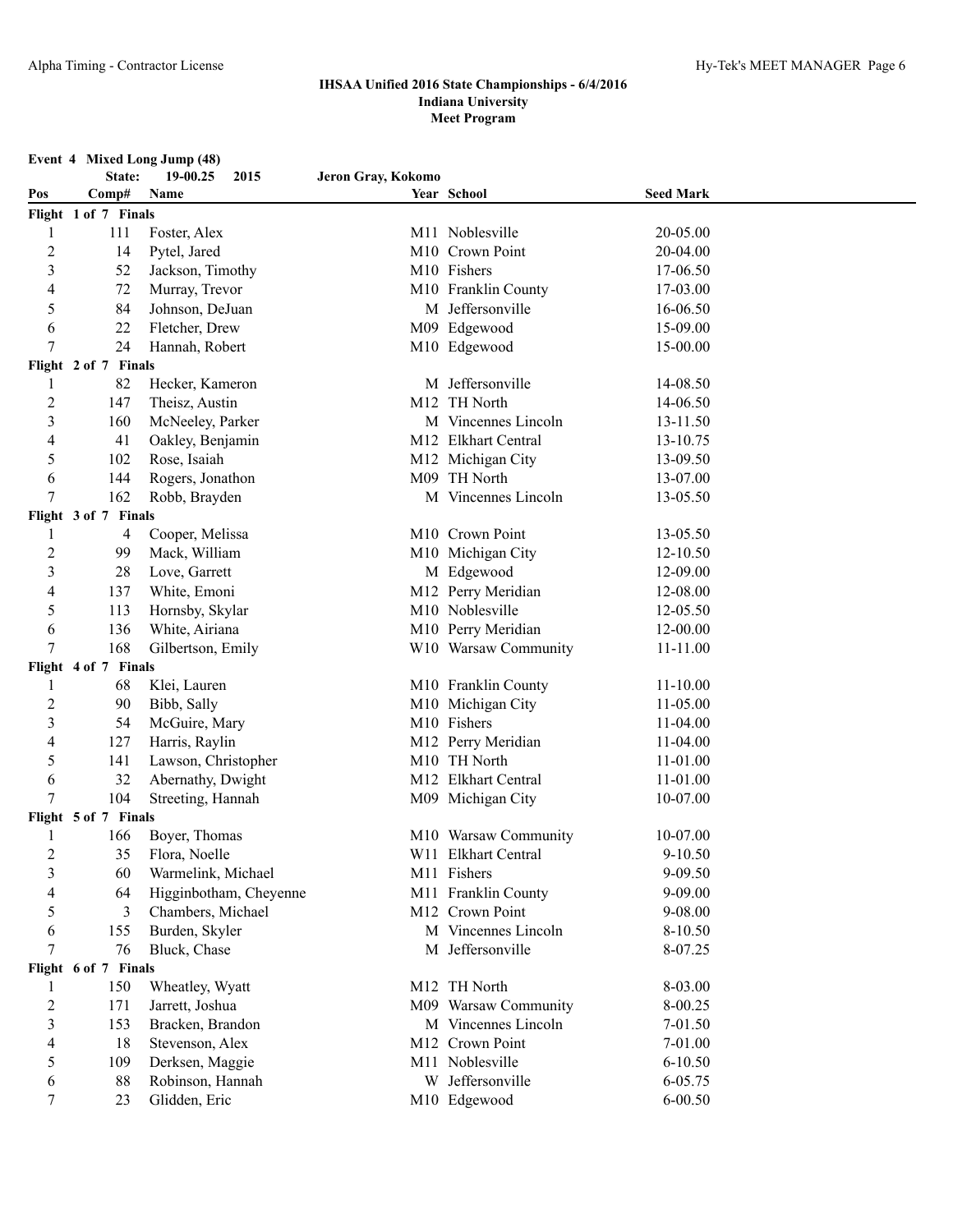# **Flight 7 of 7 Finals...(Event 4 Mixed Long Jump (48))**

|   |     | 70 Labraque, Rebecca | M12 Franklin County             | $5 - 05.00$ |
|---|-----|----------------------|---------------------------------|-------------|
|   | 53  | Mandel, Zachary      | M <sub>12</sub> Fishers         | $5 - 02.50$ |
| 3 | 110 | Ellsbury, Luke       | M <sub>10</sub> Noblesville     | $5 - 02.00$ |
| 4 | 131 | Ray, Emily           | M10 Perry Meridian              | 5-01.00     |
| 5 | 165 | Balestri, Alexa      | W11 Warsaw Community            | $5 - 00.50$ |
| 6 | 40  | Newell. Joan         | W <sub>12</sub> Elkhart Central | $3 - 10.25$ |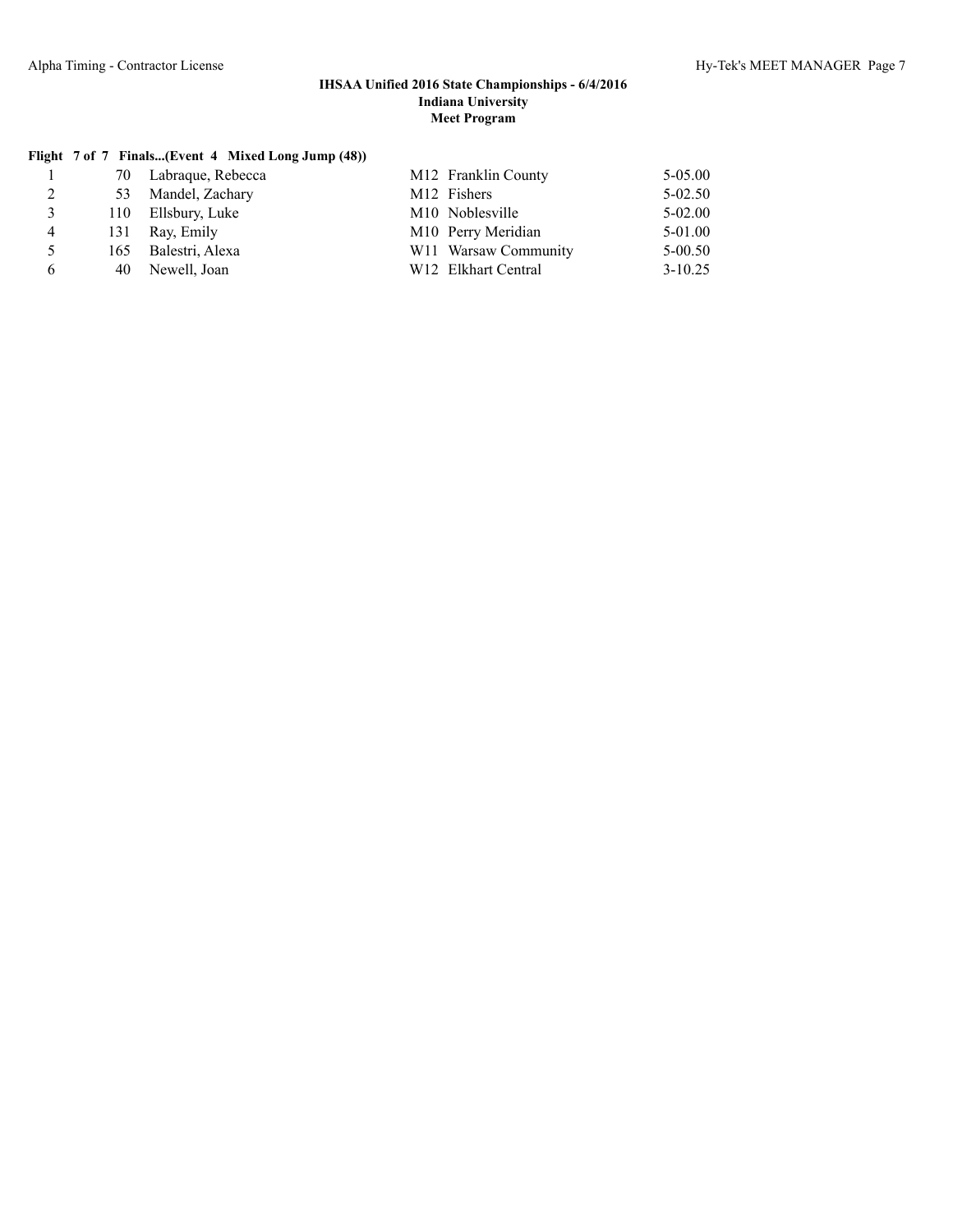**Event 5 Mixed Shot Put (46)**

**State: 47-09 2015 Josh Garcia, Noblesville**

| Pos            | Comp#                | Name                |  | Year School                 | <b>Seed Mark</b> |  |  |
|----------------|----------------------|---------------------|--|-----------------------------|------------------|--|--|
|                | Flight 1 of 6 Finals |                     |  |                             |                  |  |  |
| 1              | 16                   | Ristovski, Alex     |  | M11 Crown Point             | 44-06.50         |  |  |
| $\overline{2}$ | 107                  | Bullard, Grant      |  | M11 Noblesville             | 44-02.50         |  |  |
| 3              | 81                   | Estes, Thomas       |  | M Jeffersonville            | 38-07.00         |  |  |
| 4              | 119                  | Nickels, Carson     |  | M10 Noblesville             | 38-06.00         |  |  |
| 5              | 33                   | Carr, Nic           |  | M11 Elkhart Central         | 38-05.00         |  |  |
| 6              | 73                   | Orschell, Jake      |  | M11 Franklin County         | 38-02.00         |  |  |
| $\overline{7}$ | 21                   | Farley, Jay         |  | M12 Edgewood                | 38-02.00         |  |  |
| $\,$ 8 $\,$    | 162                  | Robb, Brayden       |  | M Vincennes Lincoln         | 36-09.00         |  |  |
|                | Flight 2 of 6 Finals |                     |  |                             |                  |  |  |
| 1              | 98                   | Lines, Trevor       |  | M12 Michigan City           | 35-00.25         |  |  |
| $\overline{c}$ | 62                   | Wright, Josh        |  | M12 Fishers                 | 34-10.00         |  |  |
| 3              | 26                   | Heckman, Austin     |  | M09 Edgewood                | 34-05.00         |  |  |
| 4              | 86                   | Mayfield, Joshua    |  | M Jeffersonville            | 33-04.00         |  |  |
| 5              | 139                  | Cooper, Ronnie      |  | M10 TH North                | 32-01.00         |  |  |
| 6              | 148                  | Thorlton, Nicklaus  |  | M12 TH North                | 31-09.50         |  |  |
| 7              | 145                  | Staub, Micah        |  | M11 TH North                | 29-09.00         |  |  |
| $\,8\,$        | 144                  | Rogers, Jonathon    |  | M09 TH North                | 29-06.50         |  |  |
|                | Flight 3 of 6 Finals |                     |  |                             |                  |  |  |
| 1              | 130                  | Millbrook, Donte    |  | M12 Perry Meridian          | 29-03.00         |  |  |
| $\overline{c}$ | 161                  | Musgrove, Brody     |  | M Vincennes Lincoln         | 28-05.00         |  |  |
| $\mathfrak{Z}$ | 61                   | Winenger, Elena     |  | M12 Fishers                 | 26-09.00         |  |  |
| 4              | 132                  | Ritter, Abigail     |  | M12 Perry Meridian          | 26-09.00         |  |  |
| 5              | 155                  | Burden, Skyler      |  | M Vincennes Lincoln         | 26-09.00         |  |  |
| 6              | 12                   | Musgrove, Ryan      |  | M12 Crown Point             | 26-04.50         |  |  |
| 7              | 46                   | Bixler, John        |  | M10 Fishers                 | 25-06.00         |  |  |
| 8              | 134                  | Spencer, Jessica    |  | M12 Perry Meridian          | 24-09.00         |  |  |
|                | Flight 4 of 6 Finals |                     |  |                             |                  |  |  |
| 1              | 76                   | Bluck, Chase        |  | M Jeffersonville            | 23-07.00         |  |  |
| $\overline{c}$ | 20                   | Ehrmann, Matthew    |  | M11 Edgewood                | 22-07.50         |  |  |
| 3              | 74                   | Orschell, Jenna     |  | M Franklin County           | 22-04.00         |  |  |
| 4              | 36                   | Hilson, Julius      |  | M10 Elkhart Central         | 22-01.00         |  |  |
| 5              | 34                   | Evans, Nicole       |  | W11 Elkhart Central         | 21-05.50         |  |  |
| 6              | 96                   | Kovalcik, Katherine |  | M11 Michigan City           | 20-08.00         |  |  |
| 7              | 91                   | Carey, Darnisha     |  | M11 Michigan City           | 19-06.50         |  |  |
| 8              |                      | Hughes, Robert      |  | M <sub>11</sub> Crown Point | 18-10.25         |  |  |
|                | Flight 5 of 6 Finals |                     |  |                             |                  |  |  |
| 1              | 165                  | Balestri, Alexa     |  | W11 Warsaw Community        | 18-09.25         |  |  |
| $\overline{c}$ | 67                   | Klei, Allyson       |  | M10 Franklin County         | 18-07.00         |  |  |
| 3              | 78                   | Cheatem, Dametrius  |  | M Jeffersonville            | 18-06.00         |  |  |
| 4              | 164                  | Scott, Tony         |  | M Vincennes Lincoln         | 18-01.00         |  |  |
| 5              | 114                  | Huffman, Nash       |  | M09 Noblesville             | 17-10.50         |  |  |
| 6              | 177                  | Till, MeKenna       |  | W10 Warsaw Community        | 17-05.50         |  |  |
| 7              | 174                  | Paul, Chandler      |  | M11 Warsaw Community        | 17-01.75         |  |  |
| 8              | 4                    | Cooper, Melissa     |  | M10 Crown Point             | 15-07.75         |  |  |